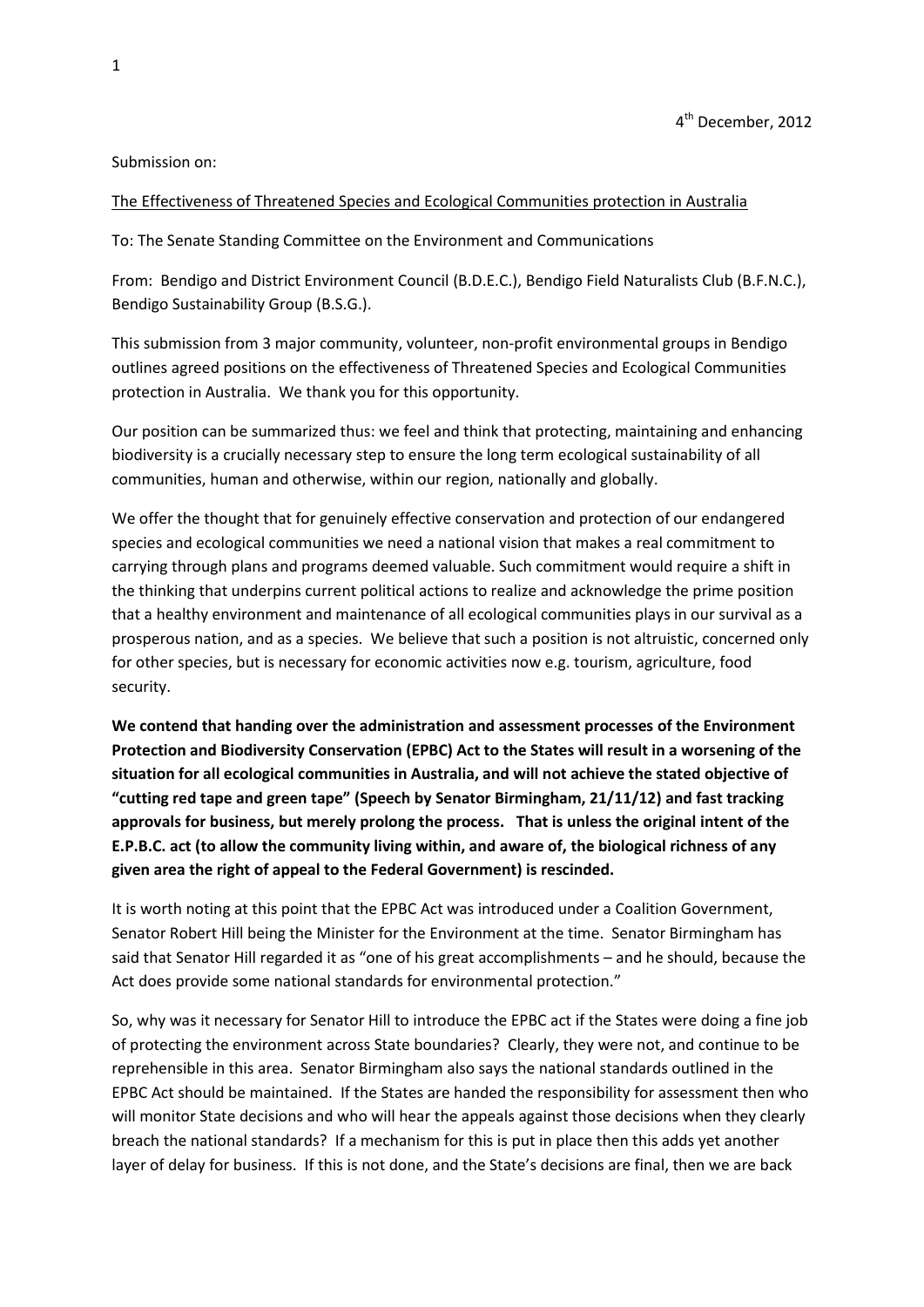before the introduction of the EPBC Act, and the 'national standards' are national in name only, and standards in name only. Senator Hill knew this, and in dismantling his EPBC legislation Parliament will be trashing any national standards for environmental and biodiversity protection.

The effectiveness of the protection of species and ecological communities depends upon federal laws, and the Commonwealth Government's overriding powers. State and territory boundaries fragment bioregions, ecological communities and species' territories, making it difficult, if not impossible, for the states and territories to implement holistic approaches to the management of Australia's biodiversity, as well as the implementation of effective ecological recovery programs. This is evident from the management of the Alpine region, granting of permits for cattle grazing, duck shooting and the Murray-Darling River's environmental flow.

The fragmentation of bioregions by the state and territory borders leads to competition for the use of the bioregions' resources, resulting in their inevitable overexploitation, as has happened, and is still happening with the Murray-Darling River Basin. Commonwealth stewardship of recovery programs is often vital, as in the case of the fish recovery program through the establishment of the Murray National Park. Compare this successful program where vested interests are not competing with the mess that has been made of the environmental flows in the Murray Darling Basin agreement. Only the federal government can implement effective recovery processes on shared assets.

Finally, we shall make some recommendations about where we should go from here.

### 1. Strengths and Successes of Federal Environmental Legislation

The establishment of a network of National Parks has been of great benefit in offering protection to threatened species and ecological communities in Australia, although it has not been sufficient to guarantee their survival. National Parks do provide a focus for research and maintenance programs, and are the major educational facility for public appreciation of our biodiversity. They provide a skeleton which underpins the vital acquisition of associated land for biodiversity by numerous philanthropic and community groups. They have, by and large, been a great success.

Without Federal intervention and creation of National Parks, and World Heritage Areas, and acknowledgement of RAMSAR wetlands, obviously the task of preserving our diminishing biodiversity would be far greater. This system should be expanded, enhanced and funded properly to combat threatening processes within them, e.g. feral animals, weeds etc. Mining and other human induced, biodiversity threatening processes are not an option in these areas, and legislation should be strengthened accordingly.

Federal intervention has been essential in protecting our wild areas. One pertinent to Victoria is the reintroduction of cattle grazing into Victoria's Alpine National Parks in February, 2011, and the intervention of the Federal Government to reverse this decision. Of course, without Federal intervention we would have had oil rigs on the Great Barrier Reef, a dam on the Franklin River and a dam on the Mary River. The Federal government has been instrumental in protecting our natural heritage against the poor oversight by the States, and their 'development at all costs' bias.

The EPBC Act has been instrumental in protecting many natural areas. One example in Bendigo was the invocation of the EPBC Act to have a hill side of natural bushland adjacent to the One Tree Hill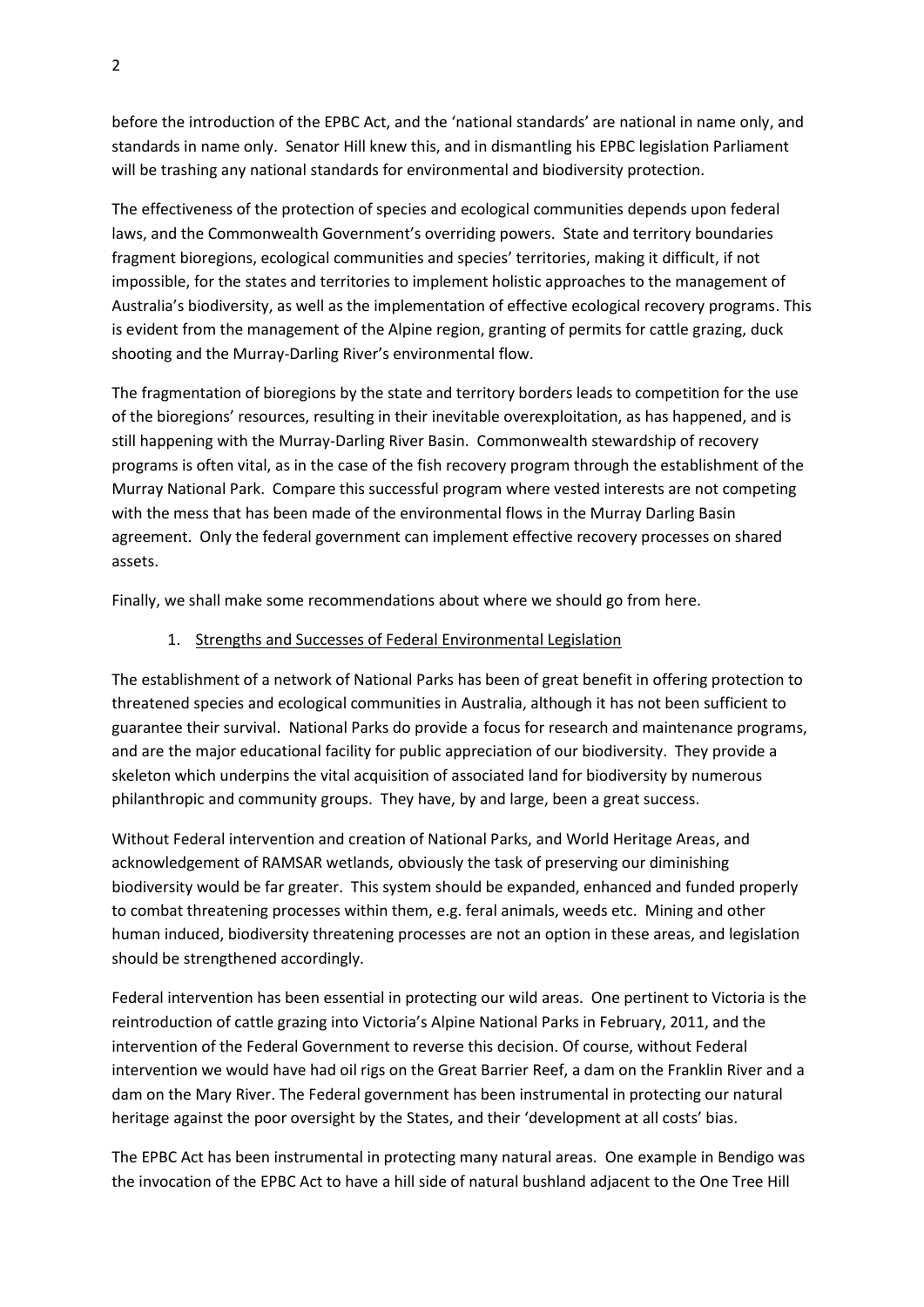area of the Bendigo National Park preserved from intensive development because of the documented presence there of the Pink Tailed Worm Lizard (Aprasia parapulchella). This was the last and strongest refuge for this endangered little lizard, and the Federal legislation recognized this and preserved its habitat.

Another example of the usefulness of the EPBC legislation is in successful claims to mitigate inappropriate fire regimes in Victoria post Black Saturday. Handed to the States these processes would be unlikely to see any change in state sponsored fire regimes (see 2.2 of this submission).

Small victories in the protection of the natural environment are often eroded as a result of what is ineffectual law, sanctioned incremental degradation, usually for the sake of the mythical word 'development' that leads to the inevitable loss of biodiversity. If responsibility for the E.P.B.C. processes is handed back to the State Government then the Pink Tailed Worm Lizard will most likely suffer extinction.

# 2. Failures and Weaknesses of Federal Environmental Legislation

Despite the above achievements, this submission does not defend a process that is supposed to protect and enhance the natural environment, especially species that are in danger of extinction, when it has clearly failed to do so, as can be seen by the continued decline in the natural world throughout Australia. It is not necessary for us to show that this decline is in progress, as there is more than ample evidence publicly available. For example, see the '*State of the Environment 2008 (Victoria)'.*

The inability of environmental law to protect and enhance what little we have left of the natural ecological values in Victoria is readily seen in the discussion of the following issues. These examples of what has actually been happening in Victoria concerning the natural environment will give a better idea of the result of handing greater control to the States, rather than just words no matter how uplifting they may sound.

# 2.1 Firewood:

The Victorian Government has decided that fire wood can be collected from public forest without a permit. The wood on the floor of forests plays a vital part in the health of the ecosystems within forests but it can now be removed without any supervision of any kind. Also, in preparation for this firewood season within the Box-Ironbark areas, forestry has allowed the unsupervised cutting of trees by people with almost no training. Foresters do not mark the trees to be cut – it is left up to those who are doing the cutting. Trees lay on the forest floor to be collected without permit and without supervision, so supposed quotas are not checked and are regularly flaunted.

In the winter of 2012 those who carried out the cutting within the Wellsford State Forest, on the doorstep of Bendigo, dropped trees on top of Ausfeld's Wattle, a listed significant species (Victorian). This has been done despite the department's requirement to protect vulnerable species. Therefore, we have people lawfully collecting their firewood unaware of the significance of this area, which will result in the final destruction of the Ausfeld's Wattle for this location.

Even though in the great scheme of things this may seem small, this type of action has, and is, taking place constantly right across Victoria. It is the tyranny of incremental loss, it is the dreadful problem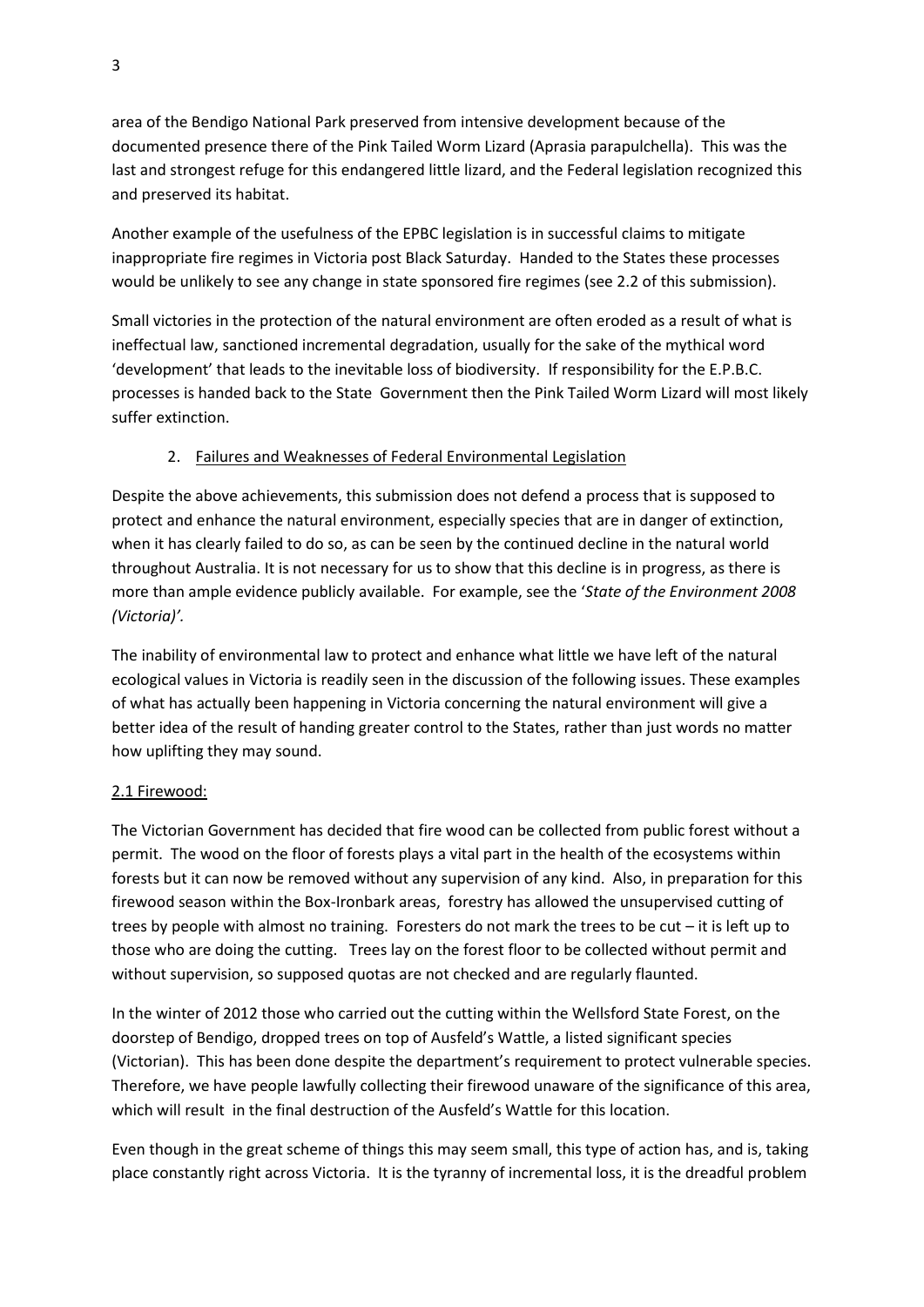that befalls the whole ecosystem in Australia and only the Commonwealth can affect changes that will have any impact. That it does so is of the greatest imperative for the maintenance of biodiversity.

# 2.2 Inappropriate Fire Regimes:

The planned burning of forests in the Murray Goldfields fire district for the purpose of fire management is done using four zones. Zone one and two are burnt intensely on a 5 and 10 year rotation.

The box and ironbark forests will recover from a fire event, given time, but the close inter-fire intervals of 5 and 10 years will not allow for recovery. (Ecological Burning in Box-Ironbark Forests N.C.C.M.A.). Because of this burning regime we will (and are) seeing major changes to the vegetation's structure, composition and function, with great losses in both flora and fauna.

Within the Goldfields Region 67,441 hectares (Department of Sustainability and Environment Victoria figures) will be affected by this policy as zones one and two will eventually be lacking in diversity, and will become generally uniform with fast-responding, fire-loving plants that are highly flammable.

The primary objective relating to the natural environment within the Code of Practice for Fire Management on Public Land is "to maintain or improve the resilience of natural ecosystems and their ability to deliver services such as biodiversity, water, carbon storage and forest products". The DSE Murray Goldfields fire district is failing to achieve this primary objective because it has embarked upon a regime that will burn 67,441 hectares intensely and frequently, degrading and in effect destroying the areas.

At the moment, thanks to the EPBC Act, considerable pressure is being exerted to protect federally listed species from these burns. This act, coupled with the efforts of local field naturalists, are all that stands between many species and their extinction from deliberately lit fires by the government of the day.

# 2.3 Victoria's Native Vegetation Management – A Framework for Action (DNRE 2002):

The Victorian Government is reviewing how the state deals with native vegetation. Please see the attachment: (VNPA Submission to the State Government's consultation paper: *Review of Victoria's native vegetation permitted clearing regulations, October 2012)*

Even with an incredibly narrow and unrealistic interpretation of 'net gain', the *Native Vegetation Net Gain Accounting first approximation report (April 2008)* found that there has been a significant loss of indigenous vegetation across the state. After nearly six years the primary goal has not been met! A 'net loss' across Victoria of vegetation and habitat is what has actually happened!

The report found that there had been a net loss of 4,000 Habitat Hectares/year. The 'Framework' has failed to achieve any net gain.

Professor Hugh Possingham from the University of Queensland's Centre for Ecology stated on the Radio National, Breakfast with Geraldine Doogue, 17 December, 2005: "Biodiversity is not fungible, it is not possible to trade it from one place to another and hope to retain its value; biodiversity is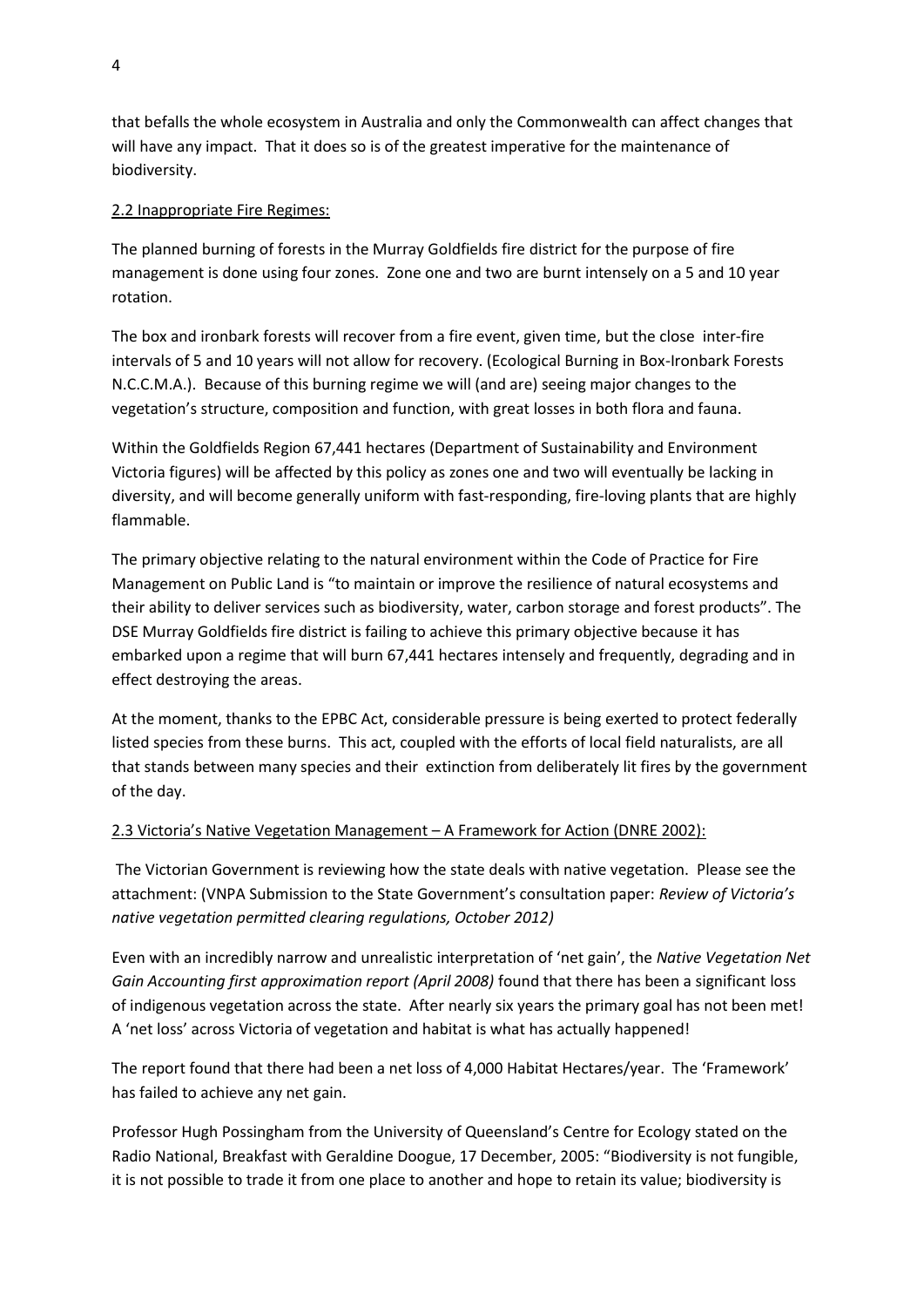dependent on where it is in the landscape (place) and when it is (time)'. He went on to say: "I'm going to conserve this 1,000 hectares if you let me destroy that 1,000 – in the end that just means we destroy half of everything that is left, which isn't at all acceptable. If you were to turn 1,000 hectares into bare ground, or urban development, then you should have to turn bare ground into 1,000 hectares of native vegetation. Show me somebody who has done that; show me somebody that reconstructed an ecosystem from scratch. Nobody's done that. Ever!"

Please see attached 'Why bartering biodiversity fails.' Ecosystem services are destroyed directly by the harvest of their structural components, primarily the renewable resources of which they are composed. The focus of economic activity (including in the Framework) seems to be almost exclusively on the physical structure of ecosystems, whilst ignoring or not fully appreciating how these structures are inextricable from ecosystem function. The Framework is really about compensating for the loss of these structural components (i.e. trees) whilst not saying anything about compensating for the loss of concomitant FUNCTIONALITY, or services, that go along with these structures. A functionality without which we cannot live, let alone produce crops and food, and survive and thrive in Victoria, or Australia.

Governments take biodiversity for granted. We cannot afford to do this.

- 3. Questions for your consideration
- If the EPBC Act is handed over to the States, how will the Commonwealth supervise compliance with agreed prescriptions on how a state would carry out its obligations to significant species? For example, how would the Commonwealth have required Victoria to stop cattle grazing in the high country if many of the powers residing with the EPBC Act had been already handed to the state? Will the Commonwealth strengthen their powers here, as is needed to ensure continued national environmental standards?
- How will the Commonwealth deal with the logging of Leadbeater's Possum habitat? The possum inhabits the Ash forests of the Victorian Central Highlands where the Victorian Government through VicForests is cutting the few remaining areas that have not been burnt by the Black Saturday fires, thus condemning this species to extinction. Timber contracts are said to be the reason for this. Now that the Regional Forest Agreements are up for renewal will the Federal Government use its powers in such a case to prevent the extinction of Victoria's faunal emblem?
- The state of Victoria is in charge of how fire protection shall be administered. It has a contradiction within its Code of Practice for Fire Management as one of the two primary objectives says that human life overrides all things and the other objective says that it must maintain and enhance biodiversity. How will the Commonwealth force Victoria to consider and protect federally listed species when burning takes place for fire mitigation purposes?
- How will the Federal government ensure the protection of the last pure strain of the Australian Dingo on Fraser Island classified as "Vulnerable"? (See submission from Sarjeant and Sarjeant, Hutchinson, Marsh, Jacobsen.) Queensland government policy sanctions the killing of these dingoes, and the disruption of their clans, thus ensuring their eventual extinction. Apparently they can be shot for "loitering" in their own environment. How can the state be trusted to administer the relevant provisions of the EPBC Act?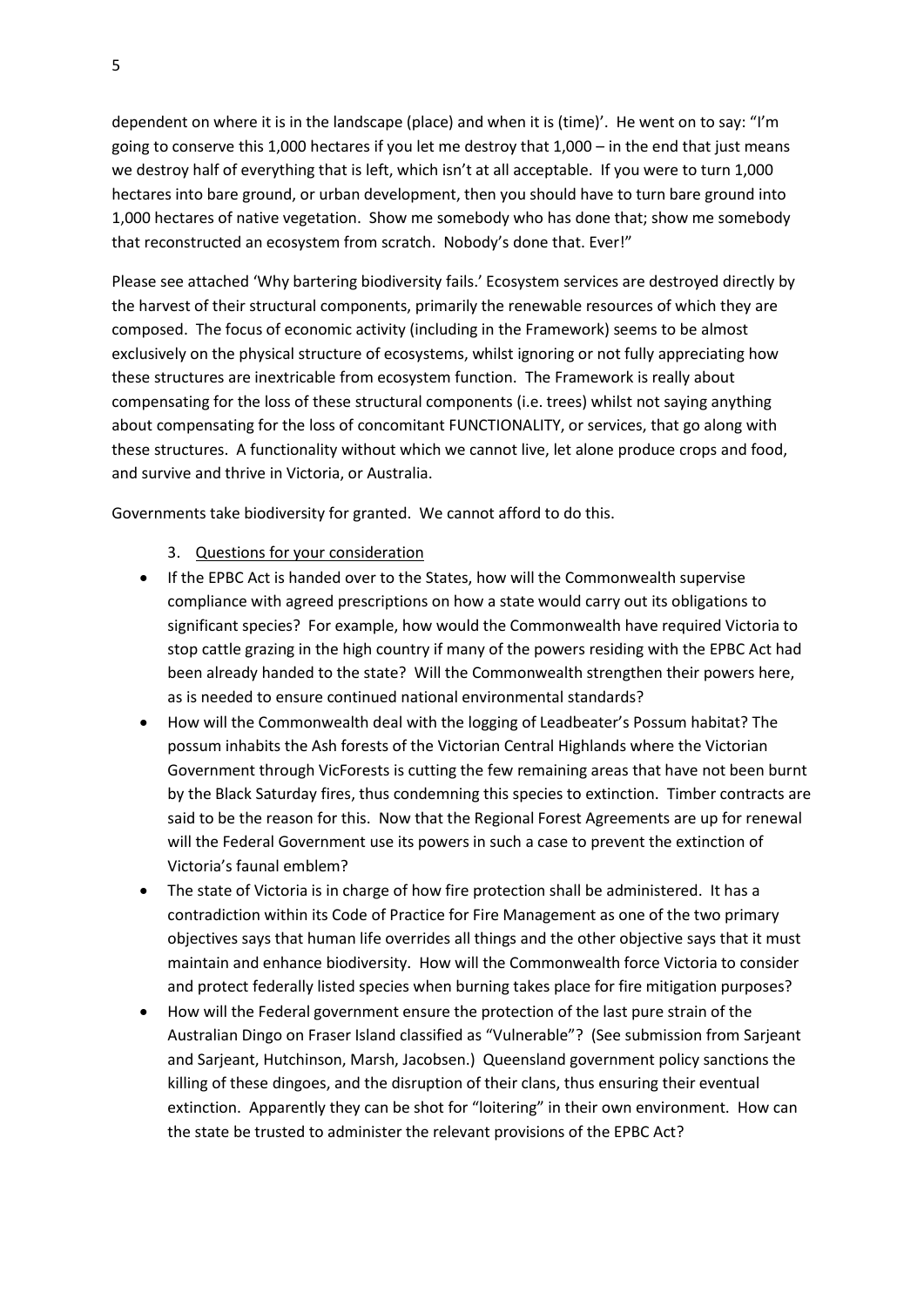- How will the causes threatening and diminishing biodiversity, such as the plague of feral cats, be tackled without a federal approach and a fully funded federal program? What will be the legislative basis for such an essential program?
- How will attempts to reconnect Australia's fragmented landscape through the many biolinks that are being planned and planted, largely through community initiative, be safeguarded and guaranteed through "national standards for environmental protection"? It is vital to give the Greater Eastern Ranges biolink (GER), now affiliated with the Central Victorian Biolink Project and Project 141, such certainty.
	- 4. Conclusion

It is very important that the Commonwealth increase the effectiveness of the powers it now has as it is the only body that can give effect to a nationwide vision that will safeguard the natural environment across the whole continent. The piecemeal approach that has been the usual way of dealing with environmental issues has failed because it does not have an overview of what could or should be, and as a result policy is directionless.

We need a vision of where we are headed, and what we want to leave to future generations across the whole Australian landscape, and the Commonwealth is the only body that can do this. We then need to work towards that end. Such a vision enables both business and conservation to know the goals and limits, and work together to achieve them.

We are, at this moment, still able to save and create an ecologically prosperous nation, but the moment is quickly passing. We must act now with bold solutions.

- 5. Recommendations:
	- 5.1 That this inquiry recommend a thoroughgoing investigation, at best a Royal Commission, to investigate all aspects of why environmental laws and recovery plans in Australia have failed to achieve effective threatened species and ecological communities protection and recovery, and develop recommendations to make laws that actually effectively and efficiently protect our intact and fragmented landscapes and ecosystems to prevent further damage/extinctions, and ensure that recovery plans actually achieve their objectives.
	- 5.2 That Biolink programs should be guaranteed by federal law and backed by federal funding.
	- 5.3 That current federal environmental laws e.g. the EPBC Act should be wholly administered by the Commonwealth Government. This does not mean they cannot be streamlined, but final decisions must be made in accordance with federal assessment processes.
	- 5.4 That this inquiry develop a new paradigm for all policy matters that foregrounds the importance of the natural world, a healthy environment and the protection of all other species as the basis for genuine ecologically sustainable development.
	- 5.5 That this inquiry initiate an expert scientific panel to determine effects of and recommend action to help protect and initiate recovery and adaption of